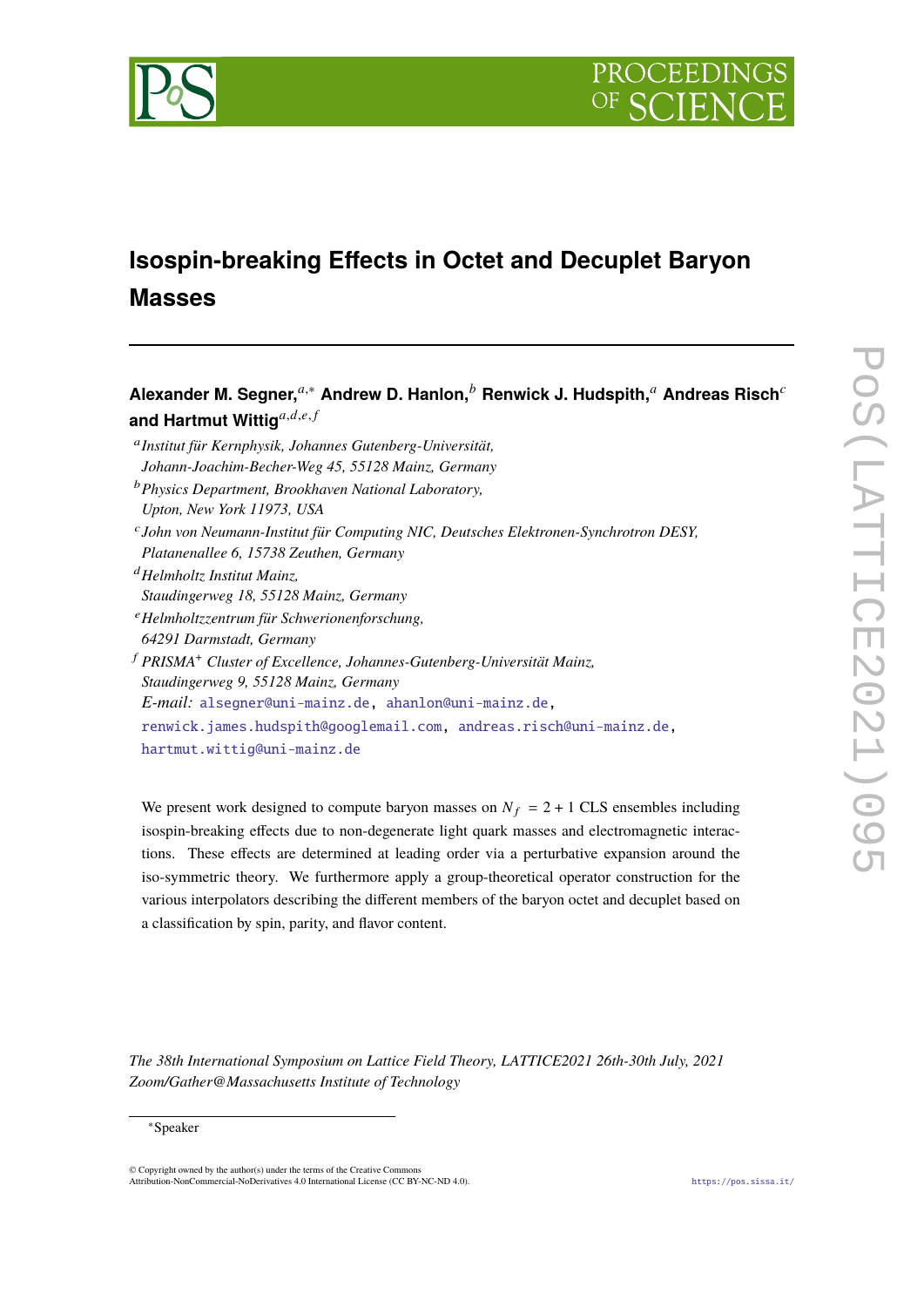### **1. Introduction**

We are in an era of precision lattice QCD physics, where contributions from QED and strongisospin-breaking can no longer be ignored. An example where these contributions are of significant importance is in the lattice determination of the anomalous magnetic moment of the muon  $(g-2)_{\mu}$ . Commonly, one of the largest uncertainties in any lattice determination of  $(g - 2)_{\mu}$  comes from the scale setting and it is of great importance that a calculation has the physical scale set accurately (below 1%) incorporating QED and isospin-breaking effects

As ensembles for lattice QCD are often generated for the isosymmetric theory  $\text{QCD}_{\text{iso}}$ , perturbative methods were developed to incorporate isospin-breaking effects into calculations on these isosymmetric ensembles [\[1,](#page-7-0) [2\]](#page-7-1). The goal of this project is to reduce the contribution of isospinbreaking effects to the uncertainty of the lattice scale  $a$  for  $N_f = 2 + 1$  CLS ensembles.

In ref. [\[3\]](#page-7-2), the lattice scale for the of CLS ensembles was determined using a combination of pion and kaon decay constants. While the final result has a total error at the level of  $1\%$ , the incorporation of isospin-breaking corrections turns out to be quite difficult [\[4\]](#page-7-3). In this project, we investigate the prospects of precision scale setting using the masses of the lowest-lying baryon octet and decuplet, for which isospin-breaking effects are simpler to incorporate.

# **2. Inclusion of Perturbative Isospin-breaking Effects by Reweighting**

The procedure for the calculation of isospin-breaking corrections to the hadron masses follows the perturbative approach introduced by the RM123 collaboration [\[1,](#page-7-0) [2\]](#page-7-1). Here, the QCD+QED action S described by the set of parameters  $\varepsilon = (\beta, e^2, m_u, m_d, m_s)$  (the inverse QCD coupling, the squared QED coupling, and the masses of the up, down, and strange quarks) is expanded around the isospin-symmetric action  $S^{(0)}$  with parameters  $\varepsilon^{(0)} = (\beta^{(0)}, 0, m_{ud}^{(0)}, m_{ud}^{(0)}, m_{s}^{(0)})$  in terms of these parameters.  $S^{(0)}[U,\psi,\bar{\psi}] = S^{(0)}_{g}[U] + S^{(0)}_{g}[U,\psi,\bar{\psi}]$  here denotes an isospin-symmetric action consisting of the Lüscher-Weisz action  $S_g^{(0)}$  for the gauge fields and an  $O(a)$  improved action  $S_g^{(0)}$ for Wilson fermions with  $N_f = 2 + 1$  flavors [\[5\]](#page-7-4). In this work we use gauge ensembles simulated by the CLS collaboration. The QCD+QED action can be divided into three parts, a QCD gauge action, a QED gauge action, and a quark action:

$$
S[U, A, \psi, \bar{\psi}] = S_g[U] + S_{\gamma}[A] + S_g[U, A, \psi, \bar{\psi}]
$$

For the QED gauge action in finite volume, we use the non-compact  $QED<sub>L</sub>$  prescription [\[6\]](#page-7-5) in Coulomb gauge, which introduces an infrared regularisation by eliminating the zero-momentum modes of the photon field by setting

$$
\sum_{\mathbf{x}} A^{\mathbf{x},t} \equiv 0
$$

on every timeslice t.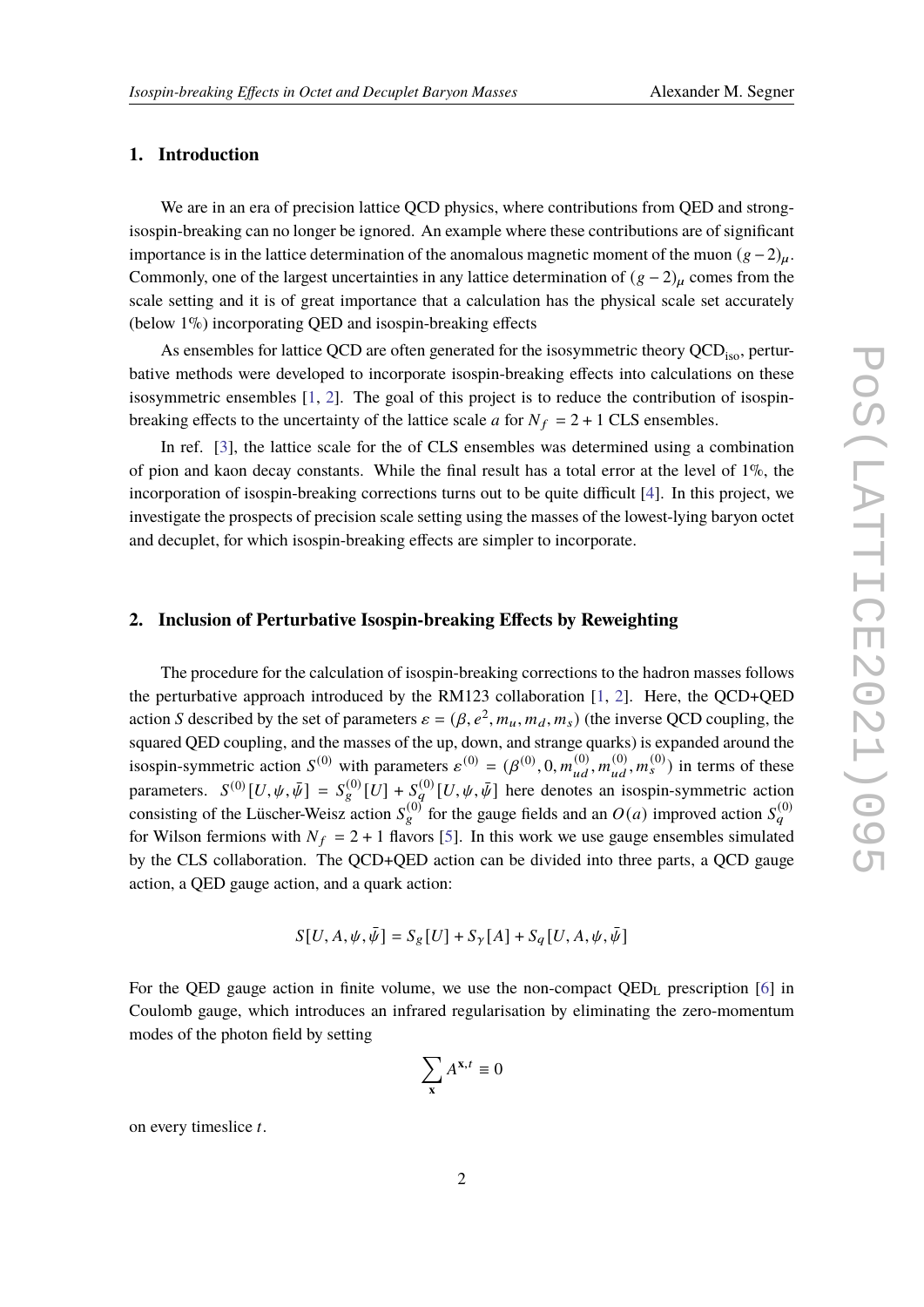In this setup, expectation values for operators in the full theory, i.e.

$$
\langle O \rangle_{S} = \frac{1}{Z} \int \mathcal{D}U \mathcal{D}A \mathcal{D}\psi \mathcal{D}\bar{\psi} O[U, A, \psi, \bar{\psi}] e^{-S[U, A, \psi, \bar{\psi}]}
$$
  
\n
$$
= \frac{1}{Z} \int \mathcal{D}U \underbrace{\left(\frac{1}{Z_{q\gamma}[U]} \int \mathcal{D}A \mathcal{D}\psi \mathcal{D}\bar{\psi} O[U, A, \psi, \bar{\psi}] e^{-S_{\gamma}[A] - S_{q}[U, A, \psi, \bar{\psi}]}\right)}_{=: \langle O \rangle_{S_{q\gamma}}[U]}
$$
  
\n
$$
=:\langle O \rangle_{S_{q\gamma}}[U]
$$
  
\n(1)

can be expressed in terms of those in isosymmetric QCD by reweighting [\[7,](#page-7-6) [8\]](#page-7-7):

$$
\langle O \rangle_{S} = \frac{\frac{1}{Z_{\text{eff}}^{(0)}} \int \mathcal{D}U \langle O \rangle_{S_{q\gamma}} [U] \frac{\exp(-S_{\text{eff}}[U])}{\exp(-S_{\text{eff}}^{(0)}[U])} e^{-S_{\text{eff}}^{(0)}[U]}}{\frac{1}{Z_{\text{eff}}^{(0)}} \int \mathcal{D}U \frac{\exp(-S_{\text{eff}}[U])}{\exp(-S_{\text{eff}}^{(0)}[U])} e^{-S_{\text{eff}}^{(0)}[U]} = \frac{\langle R \langle O \rangle_{S_{q\gamma}} \rangle_{S_{\text{eff}}^{(0)}}}{\langle R \rangle_{S_{\text{eff}}^{(0)}}} \quad , \tag{2}
$$

where  *denotes the reweighting factor* 

<span id="page-2-0"></span>
$$
R = \frac{\exp(-S_{\text{eff}})}{\exp(-S_{\text{eff}}^{(0)})} = \frac{\exp(-S_g) Z_{q\gamma}}{\exp(-S_g^{(0)}) Z_q^{(0)}},
$$
(3)

which replaces the Boltzmann weight associated with the effective action of  $QCD<sub>iso</sub>$  by its counterpart in QCD+QED. The effective actions are defined as

$$
S_{\text{eff}}[U] = S_g[U] - Z_{q\gamma}[U] = S_g[U] - \log \left( \int \mathcal{D}A \mathcal{D}\psi \mathcal{D}\bar{\psi} \ e^{-S_{\gamma}[A] - S_q[U, A, \psi, \bar{\psi}]} \right)
$$
  

$$
S_{\text{eff}}^{(0)} = S_g^{(0)}[U] - Z_q^{(0)}[U] = S_g^{(0)}[U] - \log \left( \int \mathcal{D}\psi \mathcal{D}\bar{\psi} \ e^{-S_q^{(0)}[U, \psi, \bar{\psi}]} \right).
$$

To evaluate the expectation value  $\langle O \rangle_{\text{av}}$  and the reweighting factor R in eq. [\(2\)](#page-2-0) we use perturbation theory and expand the latter expressions in terms of the parameters

$$
\Delta \varepsilon = \varepsilon - \varepsilon^{(0)} = (\Delta \beta, e^2, \Delta m_u, \Delta m_d, \Delta m_s) = (\beta - \beta^{(0)}, e^2, m_u - m_{ud}^{(0)}, m_d - m_{ud}^{(0)}, m_s - m_s^{(0)})
$$

around  $\varepsilon^{(0)}$ . Operators that depend on the QED gauge links  $\exp(iaeQA)$ , where Q denotes the matrix of quark charges, also have to be expanded in e, i.e.  $\ddot{O} = \dot{O}^{(0)} + e\dot{O}^{(\frac{1}{2})} + \frac{1}{2}$  $\frac{1}{2}e^2O^{(1)} + O(e^3)$ .

# <span id="page-2-1"></span>**3. Baryon Operators**

The operator bases used for the various baryons considered in this work were first introduced in Ref. [\[9\]](#page-7-8). These operators are obtained from a group-theoretical construction of the coefficients  $\lambda$  for a baryonic interpolator

$$
O_B = \sum_{a,b,c,f_i,\mu_j} \varepsilon_{abc} \lambda_{f_1,f_2,f_3}^{\mu_1,\mu_2,\mu_3} q_{\mu_1}^{f_1,a} q_{\mu_2}^{f_2,b} q_{\mu_3}^{f_3,c},
$$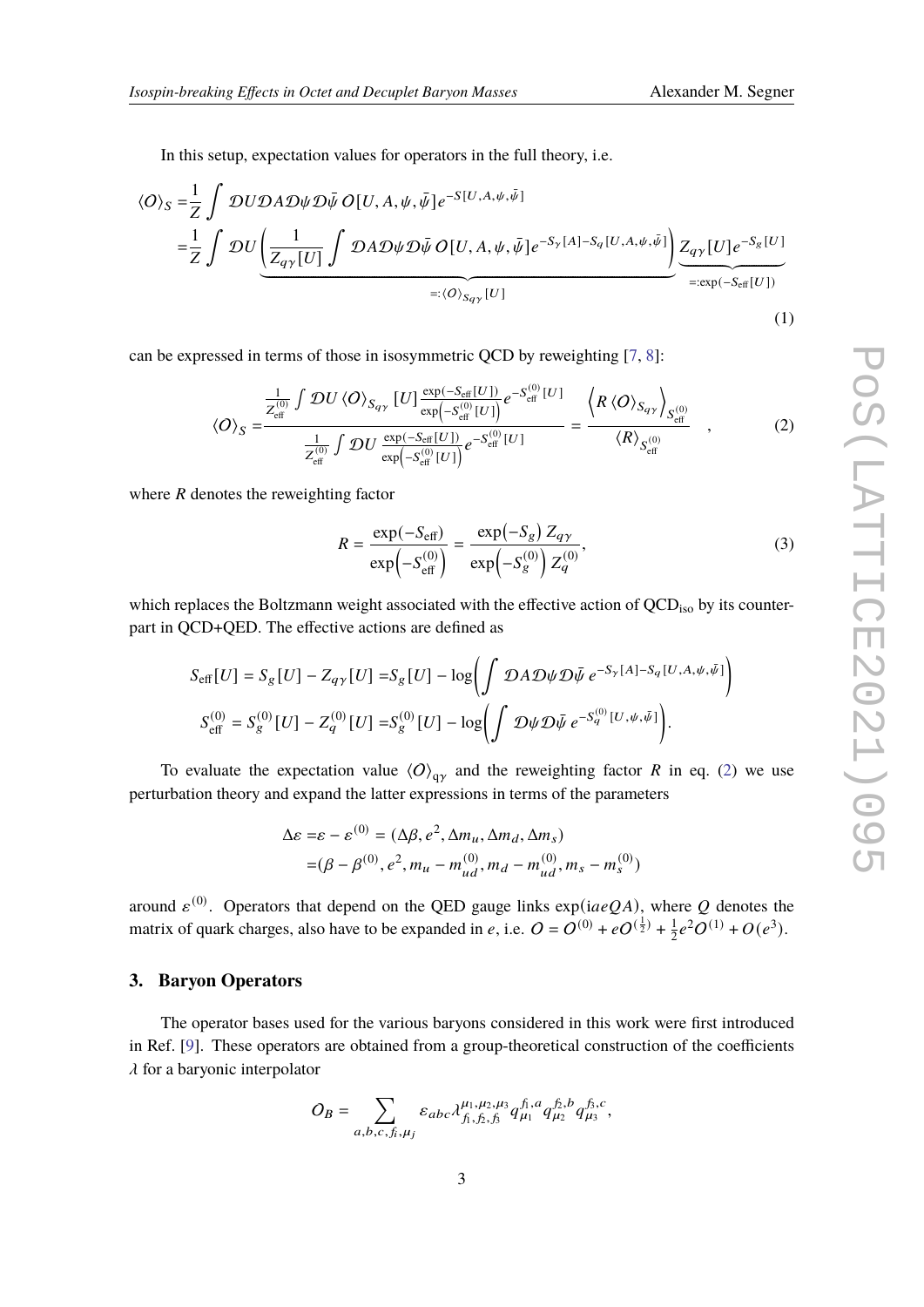where  $f_i \in u, d, s$  label the flavor of the quarks, a, b, c are color indices, and  $\mu_i$  are Dirac-spinor indices. In this project we use Wuppertal-smeared fields, i.e.  $q = W\Psi$ , where  $\Psi$  is a point source and  $W$  is an APE-smeared smearing operator.

This construction distinguishes different baryons by their symmetries w.r.t the quark flavors  $f_i$ and the flavors themselves. For each flavor symmetry, a set of operators based on the third spin component and parity are constructed from a tensor product of Weyl spinors. The only differences between the operators we use and those in [\[9\]](#page-7-8) are their normalization and that we do not make use of the totally symmetric  $\Sigma$  and  $\Xi$  operators. Furthermore, we do not use the H-irreps of the nucleon and (in the isosymmetric case)  $\Lambda$ , as well as the  $G_1$ -irreps of the  $\Delta$  and  $\Omega$  states since we are only interested in the ground state energies.

These operators are constructed in the Dirac-Pauli basis, in which the parity operator only acts on the first two indices of a Dirac spinor and the spin-z operator only acts on the last two spinor indices, which allows for a convenient construction of the operators based on parity and spin-z eigenvalues in terms of Weyl spinors  $\chi$ ,  $\xi$  such that the Dirac spinor is given by  $\psi = \chi \otimes \xi$ :

$$
\mathcal{P}\psi(\mathbf{x},t) = \gamma_0 \psi(-\mathbf{x},t) = ((\sigma_3 \chi) \otimes \xi)(-\mathbf{x},t),
$$
  
\n
$$
S_z \psi(\mathbf{x},t) = -i \gamma_1 \gamma_2 \psi(\mathbf{x},t) = \chi \otimes (\sigma_3 \xi)(\mathbf{x},t).
$$

Using this fact, baryonic operators are constructed from three Weyl spinors on which the parity operator acts and three Weyl spinors defining the spin of the baryon. The tensor product of different symmetrizations of these combinations of three Weyl spinors then define the baryon operators. Since the baryon operators are already antisymmetric w.r.t their color indices, the combined symmetry of spinor and flavor indices has to be chosen such that the operators are antisymmetric under the exchange of two quarks. As the different baryons are classified according to their flavor symmetries, the Dirac indices thus have to make the operators symmetric or mixed-symmetric under simultaneous exchange of flavor and spin indices.

In total, this procedure results in 116 different operators: 58 for each parity eigenvalue. Because more than one of these operators are expected to have overlap with the same ground state, this allows us to perform a GEVP in order to better control the excited states [\[10,](#page-7-9) [11\]](#page-7-10). The sizes of the correlator matrices for the different baryons are listed in table [1,](#page-3-0) with each baryon having one correlator matrix for each spin-z eigenvalue.

**Table 1:** Sizes of the correlator matrices for each particle.

<span id="page-3-0"></span>

|                                                                                                            |  |  |  | $\vert N \vert \Delta \vert \Sigma / \Xi \vert \Delta / \Omega \vert \Sigma^* / \Xi^* \vert \Sigma$ -A-mixing $\Sigma^*$ -A-mixing |
|------------------------------------------------------------------------------------------------------------|--|--|--|------------------------------------------------------------------------------------------------------------------------------------|
| Correlator size $3 \times 3$ $4 \times 4$ $3 \times 3$ $2 \times 2$ $2 \times 2$ $7 \times 7$ $2 \times 2$ |  |  |  |                                                                                                                                    |

# **4. Baryonic two-point functions**

As we are aiming for the determination of baryon masses, we consider baryonic two-point functions consisting of zero-momentum projected baryonic creation and annihilations operators  $\overline{\mathcal{B}} = \overline{\mathcal{B}\Psi\Psi\Psi}$  and  $\mathcal{B} = \mathcal{B}\Psi\Psi\Psi$ . In the following, we assume that  $\overline{\mathcal{B}}$  and  $\mathcal{B}$  do not depend on e, i.e.  $\overline{B} = \overline{B}^{(0)}$  and  $B = B^{(0)}$ . In particular, we may apply QCD-covariant but not QCD+QED-covariant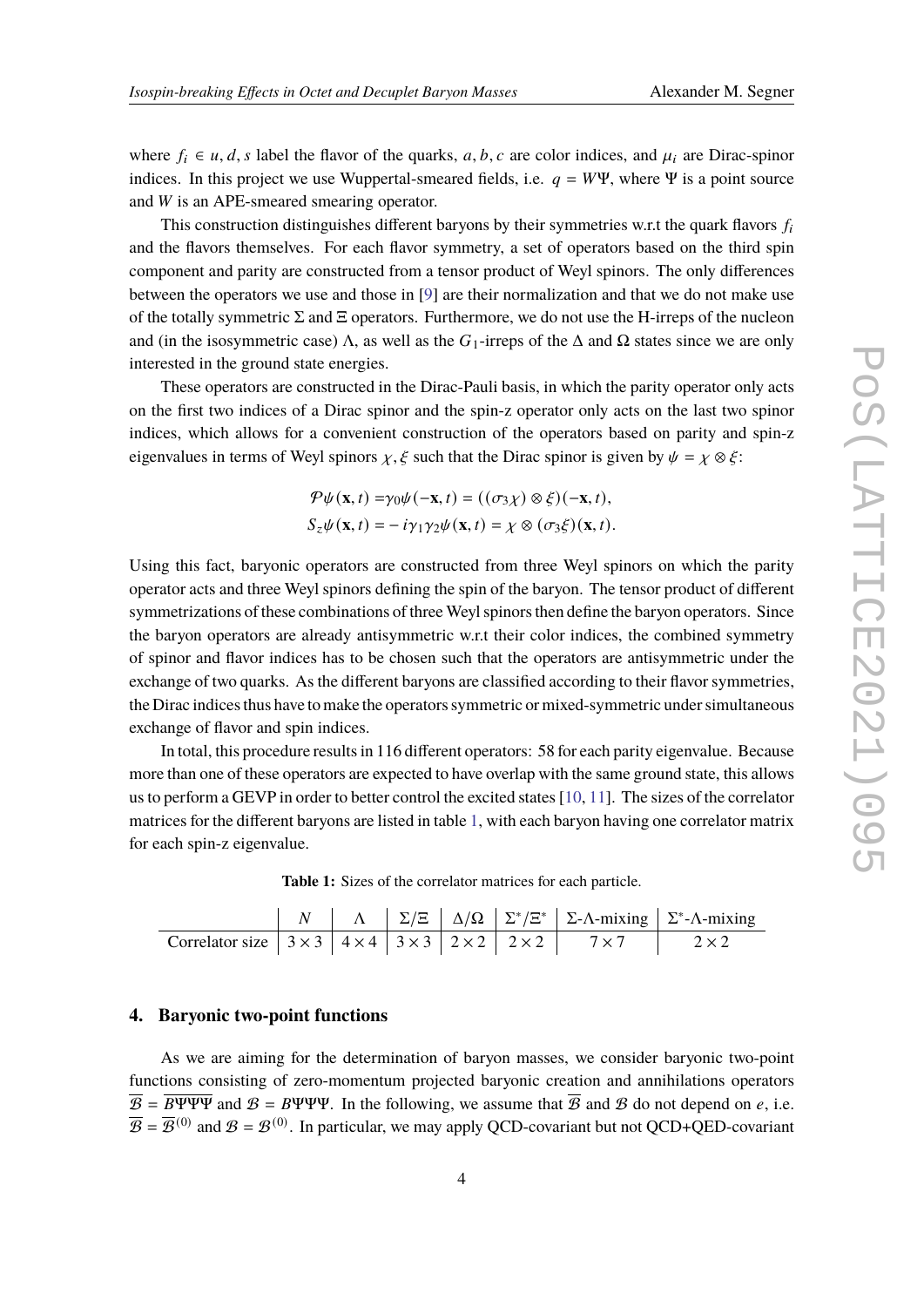operator smearing. The latter would lead to contributions from  $\overline{B}^{(\frac{1}{2})}$ ,  $\overline{B}^{(1)}$ ,  $\mathcal{B}^{(\frac{1}{2})}$  and  $\mathcal{B}^{(1)}$  and hence to additional diagrams.

As an example, the expansion of baryonic correlation functions is shown in fig. [1,](#page-4-0) in which sequential propagators are used in the first-order terms. The full expansion also contains diagrams

<span id="page-4-0"></span>

**Figure 1:** Diagrammatic expansion of QCD+QED correlation functions in terms of isospin-breaking parameters around correlators in  $QCD_{iso}$ . The index  $f$  counts the different quark flavors.

with quark-disconnected parts and corrections acting in the sea quark sector. However, in this project we neglect isospin-breaking effects in the sea quarks (for the time being) and we set  $\Delta\beta$  to 0. As a consequence, only quark-connected contributions remain and  $R = 1$  in eq. [\(2\)](#page-2-0). Nonetheless, we calculate the diagrams with a photon line connected to one of the valence quarks in case we decide to include the disconnected contributions at a later stage since they are needed for diagrams in which a sea quark electromagnetically interacts with a valence quark. Note that in section [5](#page-5-0) only contributions shown in fig. [1](#page-4-0) are discussed. However, the additional diagrams can trivially be incorporated into the optimizations described, which moreover remove any significant overhead arising from the additional computation of these diagrams.

In order to extract the mass of the lowest state incorporated in a baryonic two-point function, we consider the asymptotic time dependence  $C(t_2, t_1) = ce^{-m(t_2-t_1)}$ . Expanding the latter in terms of the isospin-breaking parameters  $X = X^{(0)} + \sum_i \Delta \varepsilon_i X_i + O(\Delta \varepsilon^2)$  with  $X \in \{c, m, C\}$ , one finds the zeroth- and first-order contributions

$$
C^{(0)}(t_2, t_1) = c^{(0)} e^{-m^{(0)}(t_2 - t_1)},
$$
  
\n
$$
C_i^{(1)}(t_2, t_1) = \left(c_i^{(1)} - c^{(0)} m_i^{(1)}(t_2 - t_1)\right) e^{-m^{(0)}(t_2 - t_1)}.
$$

 $m^{(0)}$  can then be reconstructed from the usual definition of the effective mass

$$
(am_{\text{eff}})^{(0)}(t_2, t_1) := \log \frac{C^{(0)}(t_2, t_1)}{C^{(0)}(t_2 + a, t_1)},
$$

with the analogous definition for the first-order terms

$$
(am_{\text{eff}})_i^{(1)}(t_2, t_1) := \frac{C_i^{(1)}(t_2, t_1)}{C^{(0)}(t_2, t_1)} - \frac{C_i^{(1)}(t_2 + a, t_1)}{C^{(0)}(t_2 + a, t_1)}.
$$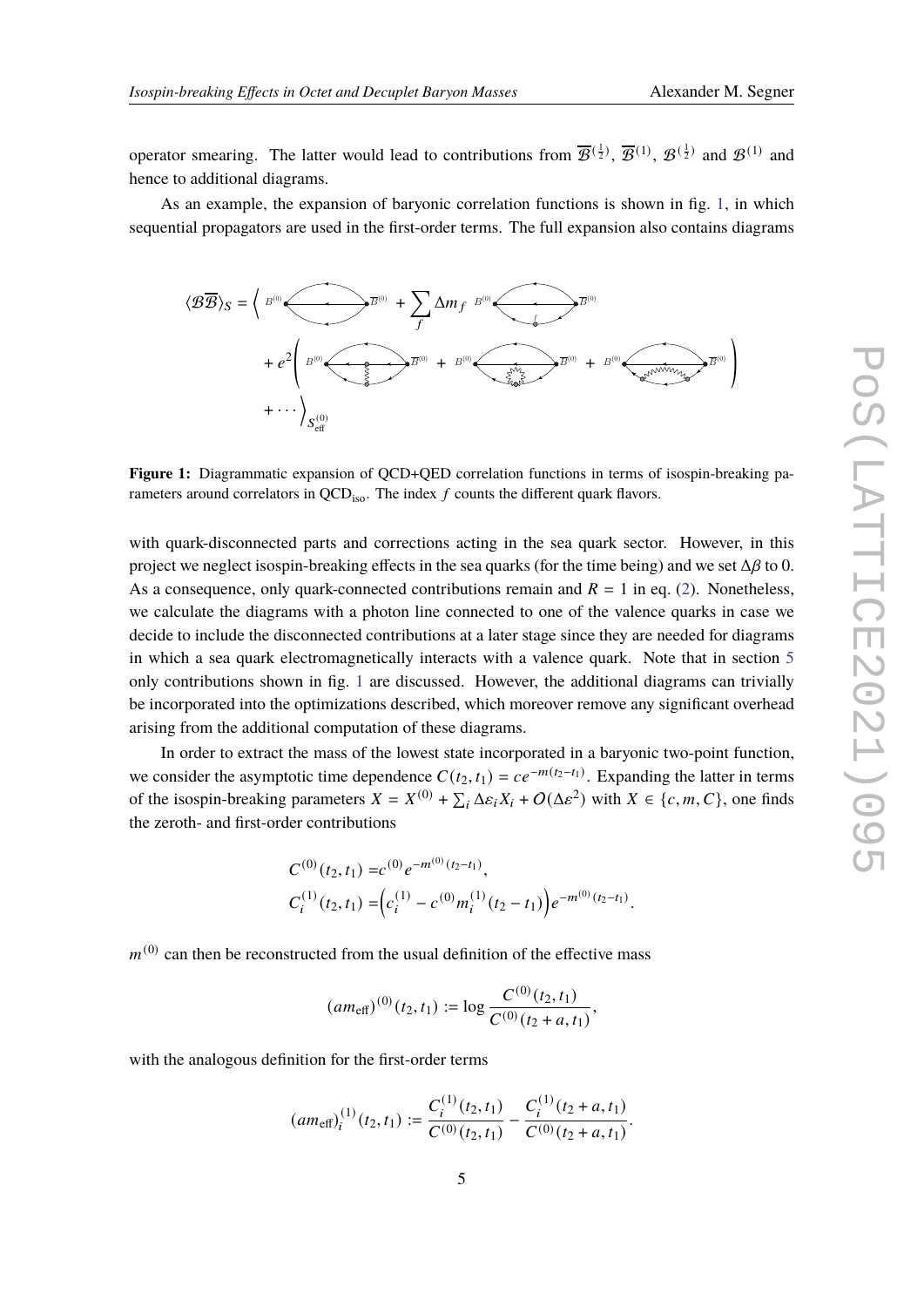# <span id="page-5-0"></span>**5. Computational Optimizations**

We compute correlation functions using the operators described in section [3](#page-2-1) with a program written in C++ making use of the libraries OpenQCD for quark propagator inversions and QDP++ for the remaining computations. For better statistics for the same amount of computing time, we apply all-mode averaging [\[12\]](#page-7-11).

As the chosen set of operators described in section [3](#page-2-1) yields a large number (528) of nonvanishing correlator matrix entries, the contractions can easily become a bottleneck in the computation of the different correlators, especially in the case of isospin-breaking corrections. Therefore, a number of optimizations have been applied to the production code in order to keep the computational costs small compared to the inversions.

First, the contractions are simplified algebraically by identifying the up and down quark propagators with the light quark  $l$  used in the simulations, which is possible as we use isospinsymmetric ensembles. A similar simplification is done for up and down propagators including a photon vertex: In the contractions, these terms come with a factor  $e_f e$  for each three-point-vertex or  $(e_f e)^2$  in the case of a four-point-vertex, where e is the electromagnetic coupling and

$$
e_f = \begin{cases} \frac{2}{3} & f = u \\ -\frac{1}{3} & f \in \{d, s\} \end{cases}
$$

Thus, in a diagram with photon interactions, the product of the fractional charges of the quarks at each photon vertex yields simply a prefactor for the contractions with  $S_d$  and  $S_u$  replaced by  $S_l$ . Note, that the charge multiplicity  $e_f$  is already absorbed into the definition of the vertices in fig. [1.](#page-4-0)

This leaves 101580 individual, color-contracted terms of the form:

$$
T_{\mu_1\mu_2\mu_3}^{\hat{f}_1\hat{f}_2\hat{f}_3} = \sum_{\substack{a,b,c\\a',b',c'}} \varepsilon_{abc} \varepsilon_{a'b'c'} \lambda_{f_1\hat{f}_2\hat{f}_3}^{\mu_1\mu_2\mu_3} \lambda_{f_1\hat{f}_2\hat{f}_3}^{\mu_4\mu_5\mu_6} S_{\mu_1\mu_4}^{\hat{f}_1\hat{f}_2\hat{f}_3} S_{\mu_2\mu_5}^{\hat{f}_3\hat{f}_3,cc'}, \tag{4}
$$

<span id="page-5-1"></span>.

which divide into 8304 isosymmetric contributions, 38316 contributions from mass detuning, and 54960 from QED corrections.

However, many of these terms appear in multiple contractions (possibly differing in the coefficients  $\lambda$ ), enabling a reduction of the computational cost by reusing these terms after their first computation. This reduces the number of terms to be computed to 10104 unique terms of the form

$$
\tilde{T}^{\hat{f}_1 \hat{f}_2 \hat{f}_3}_{\mu_1 \mu_2 \mu_3} = \sum_{\substack{a,b,c \\ a',b',c'}} \varepsilon_{abc} \varepsilon_{a'b'c'} S^{\hat{f}_1,aa'}_{\mu_1 \mu_4} S^{\hat{f}_2,bb'}_{\mu_2 \mu_5} S^{\hat{f}_3,cc'}_{\mu_3 \mu_6}
$$

such that all correlators can be expressed as linear combinations of these unique terms. This, however, leads to the next challenge: since each term resembles a complex field on the lattice, this is still an unreasonable amount of data to hold in memory at once, especially on large ensembles. This problem can be circumvented by making use of the fact that each correlator has a fixed combination of flavor indices  $(f_1, f_2, f_3)$ , where we count the sequential propagators from isospin-breaking contributions as separate flavors so that there are a total of 25 different flavor combinations. One can therefore split the set of correlators into much smaller subsets that can be computed in one go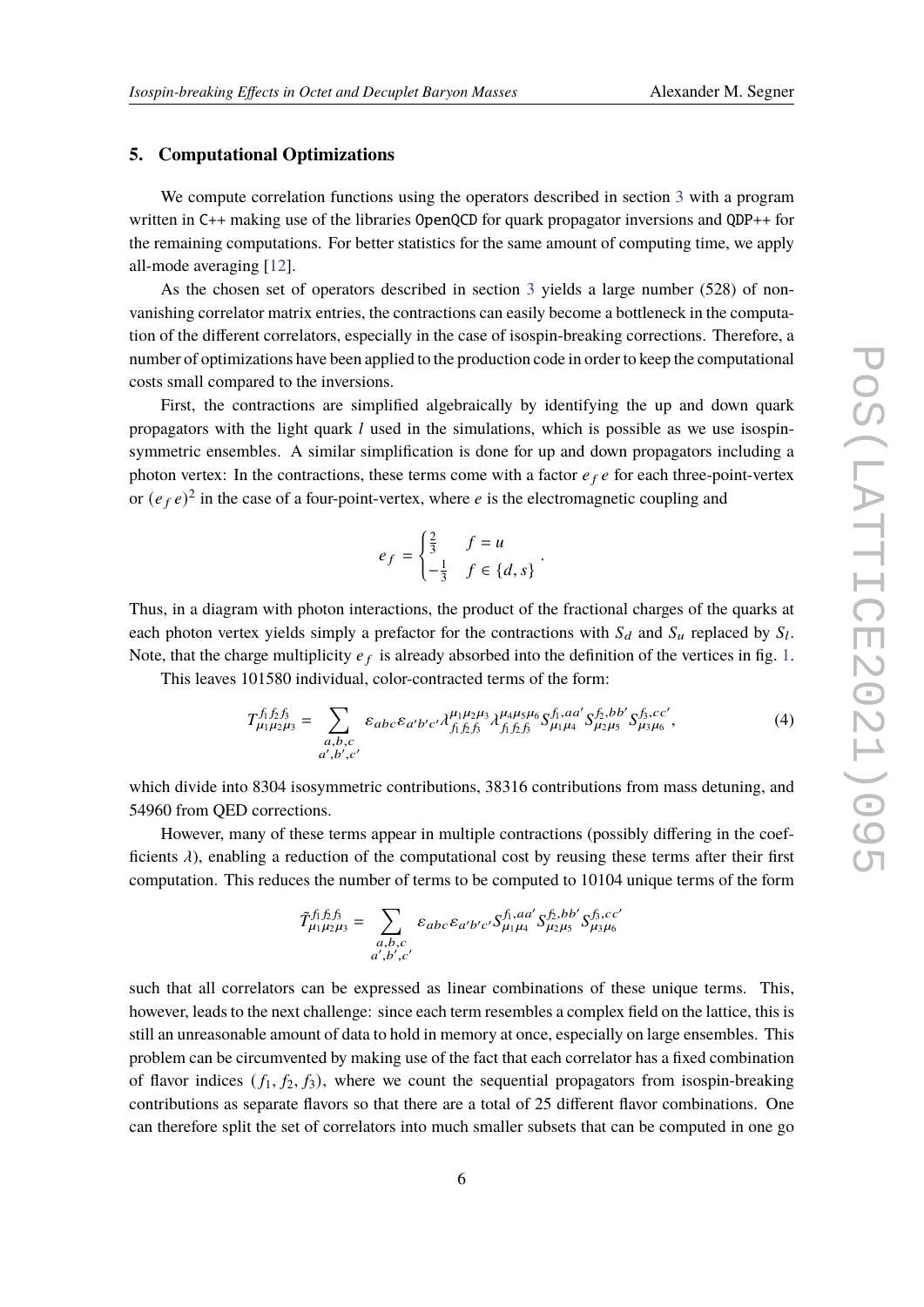without the need of keeping the terms in memory for any other subset. These small subsets then contain at most 640 unique terms, which is much more manageable.

Further optimizations were necessary due to the nature of the QDP++ library used for the computation of the contractions. This library is optimized for matrix-based computations on the lattice, but has rather slow routines for retrieving data based on color or spin indices. To avoid these routines, propagators are saved as std::vector<std::vector<LatticeColorMatrix>>, so that QDP++'s peekSpin-routine only needs to be called 16 times per propagator in order to store the propagator in this format.

Once all propagators for a given flavor combination are calculated, a lookup table for all colorcontracted terms is constructed for that flavor combination. This lookup table is finally used to calculate the contractions. It was found to be beneficial, performance wise, to use precompiled functions that return the complete contraction as a single expression in terms of the elements of the lookup table. An example for such a function calculating the contraction for a simple isospin-symmetric nucleon correlator would take references to a std::map<std::tuple<int, int, int, int, int, int>, LatticeComplex> map and a LatticeComplex result and perform the following computation:

result = 3.0 \* map.at(std::make\_tuple(0, 0, 0, 0, 1, 1)) - 3.0 \* map.at(std::make\_tuple(0, 0, 0, 1, 1, 0));

The factors 3.0 and -3.0 correspond to the product of the  $\lambda$ -coefficients in eq. [\(4\)](#page-5-1), map is the above mentioned lookup table which uses keys in the form of a tuple containing the six spinor indices identifying the unique term needed for the contraction. The flavor indices are not mentioned here, since the correlators are already split up according to the flavor index combination, for each of which a set of such functions is defined.

## **6. Conclusion and Outlook**

We have presented our calculational framework for the inclusion of isospin-breaking effects for baryon correlators using isosymmetric CLS ensembles, for which we employ a perturbative method [\[1,](#page-7-0) [2\]](#page-7-1). For the baryon operators, we use a construction based on parity and symmetries in flavor and spinor indices [\[9\]](#page-7-8) which gives rise to several correlator matrices for the different baryons. We have implemented several optimizations to deal with the vast amount of correlators to be computed.

We have tested our code on an ensemble (A654) of size  $48 \times 24^3$  with antiperiodic temporal boundary conditions. Preliminary results for the single nucleon correlator suggest that we expect a statistical uncertainty below 1%.

Over the course of the next months, we intend to perform a spectroscopic analysis of the different correlators we have for A654 including the use of the GEVP method. Moreover, we are going to generate correlator data for larger  $128\times 64^3$  ensembles, namely D450 and D452, to perform similar analyses on these ensembles.

# **Acknowledgments**

We thank Ben Hörz for contributions during the early stages of this work. ADH is supported by: (i) The U.S. Department of Energy, Office of Science, Office of Nuclear Physics through the